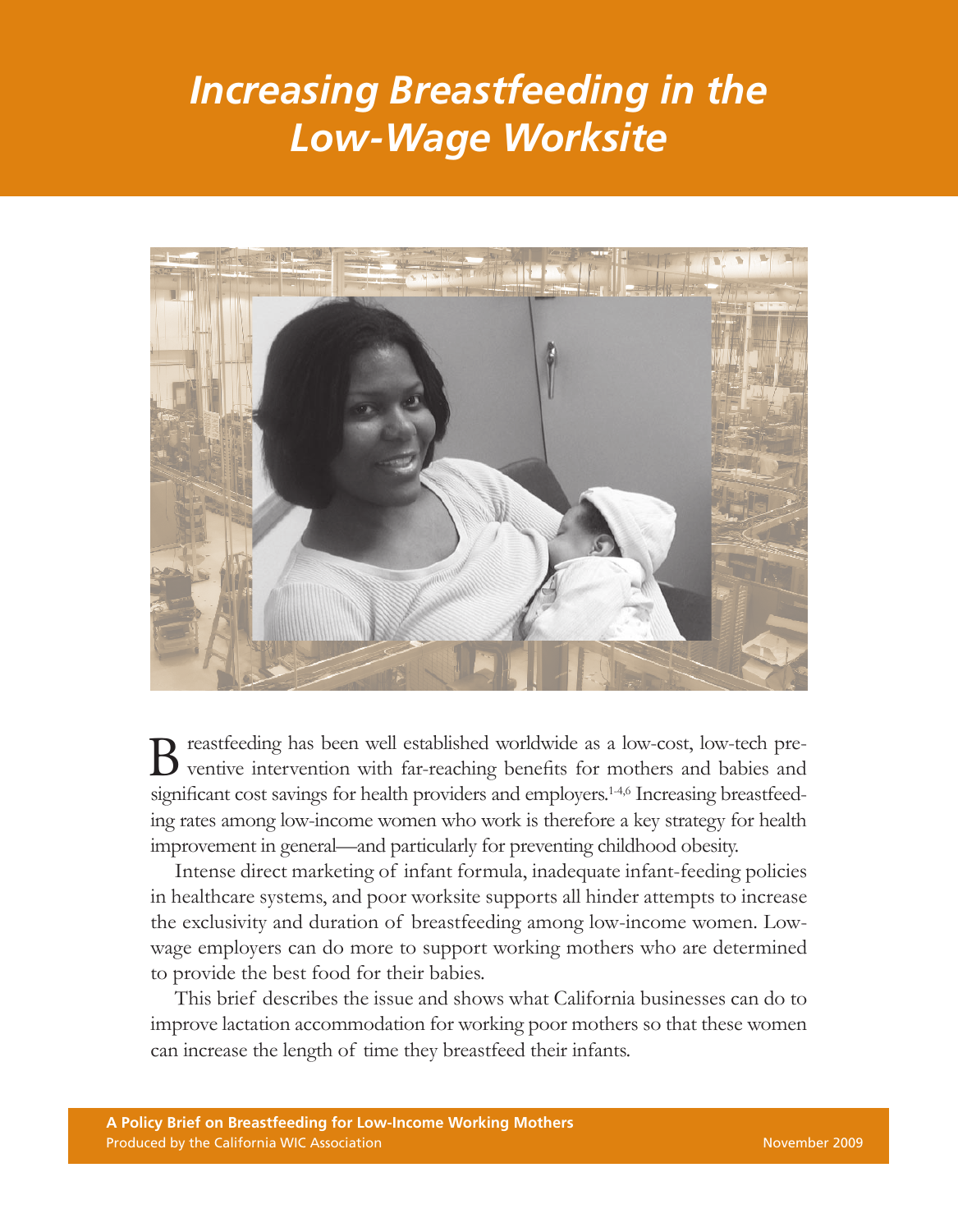### *Breastfeeding: A Primary Prevention Strategy*

Scientific evidence continues to mount supporting the importance of breastfeeding for infants and their mothers. Breastfeeding significantly reduces children's risk for acute infections and chronic diseases such as diabetes, asthma, and obesity.2 Breastfeeding also reduces the mother's risk for type 2 diabetes and breast and ovarian cancers.2 Studies also indicate that breastfeeding is directly associated with improved cognition and increased IQ.3 These health and social benefits translate into significant cost savings for businesses because of reduced absenteeism and lower healthcare premiums.4,5

Recognizing these benefits, all the major health authorities, from the American Academy of Pediatrics to the World Health Organization, urge mothers to exclusively breastfeed their infants for the first six months of life.<sup>1,7,8</sup> (Exclusive breastfeeding means a baby receives only breast milk, no other food or fluids.) As solid foods are introduced, mothers are advised to continue breastfeeding at least until the infant's first birthday for the greatest health benefits.<sup>1</sup> Healthy People 2010 sets a goal of 75% of all mothers initiating breastfeeding and sets goals for exclusive breastfeeding of 40% at three months and 17% through six months.9

Recent data indicate that 87% of California mothers initiate breastfeeding in the hospital, surpassing the HP 2010 goal, but duration of breastfeeding drops off quickly, with only 40% of all California mothers providing breastmilk exclusively at two months.10 Exclusive breastfeeding rates among women of color are increasing, but remain unacceptably low,with only 33% of African American and 32% of Hispanic mothers exclusively breastfeeding in California hospitals in 2007.10



WIC worker demonstrating how to use a breast pump. **Example 1** allowed to pump at work.<sup>22</sup>

## *Continuing to Breastfeed: Challenges for the Low-Wage Worker*

Like the rest of the nation, $11$  California has a high percentage of working women with infants and young children, and many of these women (51%) have low-wage jobs.12,13 These kinds of jobs usually lack healthcare benefits or paid sick leave, and offer inflexible work schedules and very little job security.<sup>14,15</sup>

Some employees receive six weeks of partial pay for maternity leave; however, in many cases, and particularly for mothers in low-wage jobs, there is no guaranteed job upon their return.16 As a result, many low-income mothers must return to work when their infants are only six weeks old—often an inadequate amount of time to bond and establish a milk supply.

Continuing to breastfeed while working usually involves using a breast pump to express milk at regular intervals while at work, refrigerating the milk in clean bottles, and transporting it home for later feedings. Without regular use of a breast pump during the day, a mother's milk supply will diminish, and breastfeeding will be compromised.

Studies indicate mothers working full time are more likely than those working part time either not to initiate breastfeeding or to terminate breastfeeding early.17,18 Low-wage working mothers have fewer of the workplace amenities afforded a professional nursing mother, such as a private office to pump her milk, a refrigerator to store it, flex time, or the option to telecommute. Even with breastpumps and support from local WIC programs, it takes real determination for working poor mothers to persist with breastfeeding at work.

## *Lactation Accommodation: It's the Law*

The California Labor Code Section 1030-33 (AB 1025, passed in 2001), requires all employers to provide a private place that is not a toilet stall for a mother to pump her milk and a reasonable amount of time to do so.19

However, not enough California employers, particularly employers of low-wage workers, are fully implementing this law, jeopardizing many mothers' valiant efforts to sustain breastfeeding. Many are either unaware of the law or out of compliance and do not even inform mothers about their right to lactation accommodation. Compliance is more prevalent among employers of professional workers.20.21

WIC mothers are generally unaware of the law requiring worksite lactation accommodation. They are especially reticent about inquiring about worksite policies or insisting that they be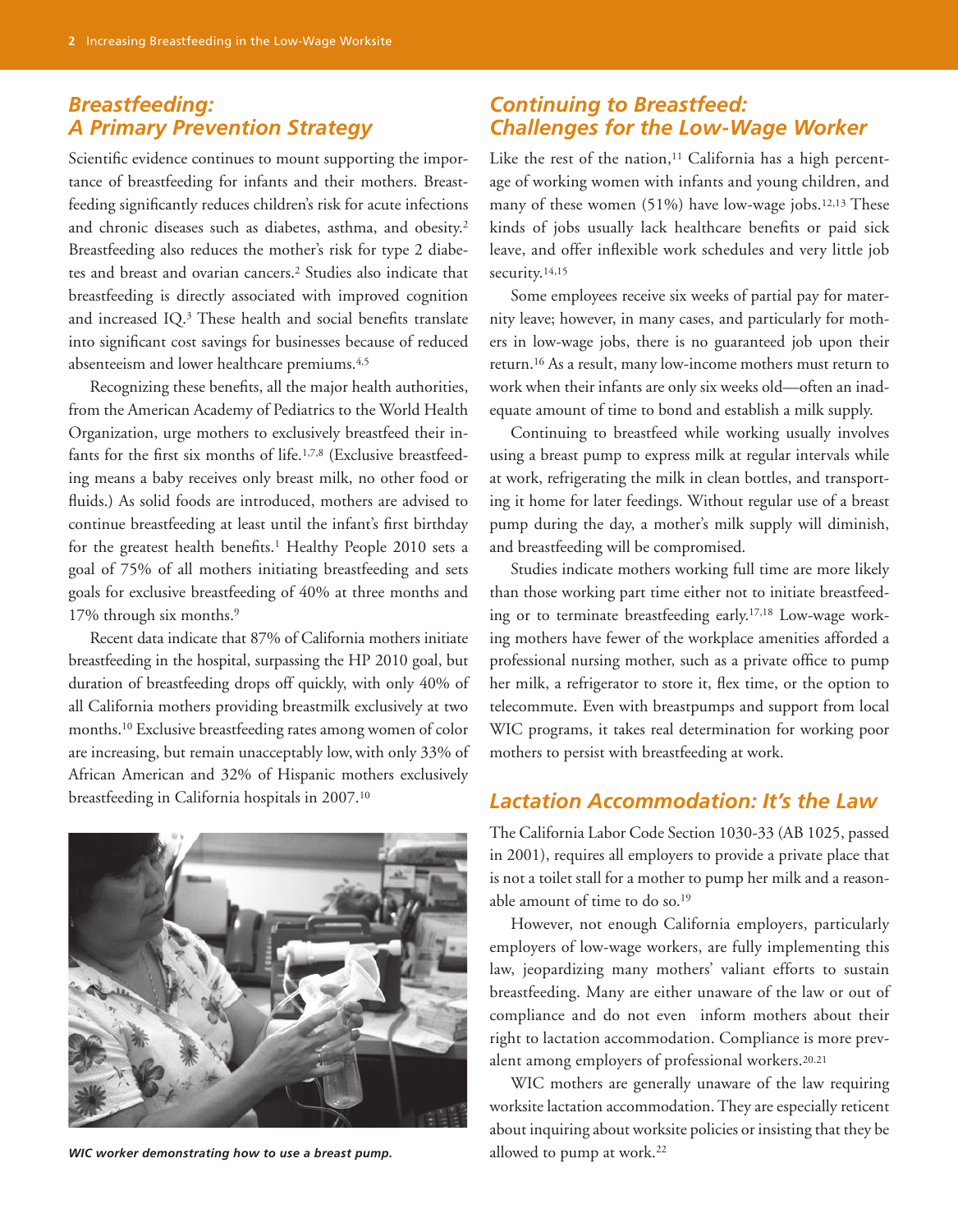#### *Lactation Accommodation: The Language of the Law*

"Every employer, including the state and any political subdivision, shall provide a reasonable amount of break time to accommodate an employee desiring to express breast milk for the employee's infant child. The employer shall make reasonable efforts to provide the employee with the use of a room or other location, other than a toilet stall, in close proximity to the employee's work area, for the employee to express milk in private."

*From the amendment to the California Labor Code, Division 2, Part 3, Chapter 3.8*

## *Lactation Accommodation: Good for Business*

Supporting employees who are breastfeeding when they return to work provides a positive return on an employer's investment. Studies document significant savings from lower health care costs, reduced absenteeism, lower employee turnover, higher productivity and loyalty, and positive public relations.3,4,5 In addition, these simple and low-cost programs improve breastfeeding duration and exclusivity.5

Returning to work should not spell the end of breastfeeding for low-income mothers. They should be provided the same civil protections and legally required accommodation that is being provided to white-collar professionals who breastfeed—a private place and adequate time to express their milk—as well as clean storage, supportive supervisors, and respectful co-workers.

#### *The Business Case for Breastfeeding: Resources*

The Department of Health and Human Services urges all employers to create Breastfeeding Friendly worksites. Their outreach and training materials show how cost-effective and easy it is to accommodate nursing mothers at work.

To order *The Business Case for Breastfeeding: Steps for Creating a Breastfeeding Friendly Worksite,* go to www.womenshealth.gov/breastfeeding/programs /business-case.

Additional training materials and resources available at www.californiabreastfeeding.org.

#### *The Business Case for Breastfeeding: Return on Investment*



- $\checkmark$  Positive public relations
- $\checkmark$  Reduced absenteeism
- $\checkmark$  Reduced healthcare claims
- $\checkmark$  Reduced employee turnover
- $\checkmark$  Higher productivity
- $\checkmark$  Improved loyalty and morale

*"I went back to work when my daughter was four months old. I got the pump from WIC and on both my ten-minute breaks and my lunch break I pump." —WIC mom, retail worker*